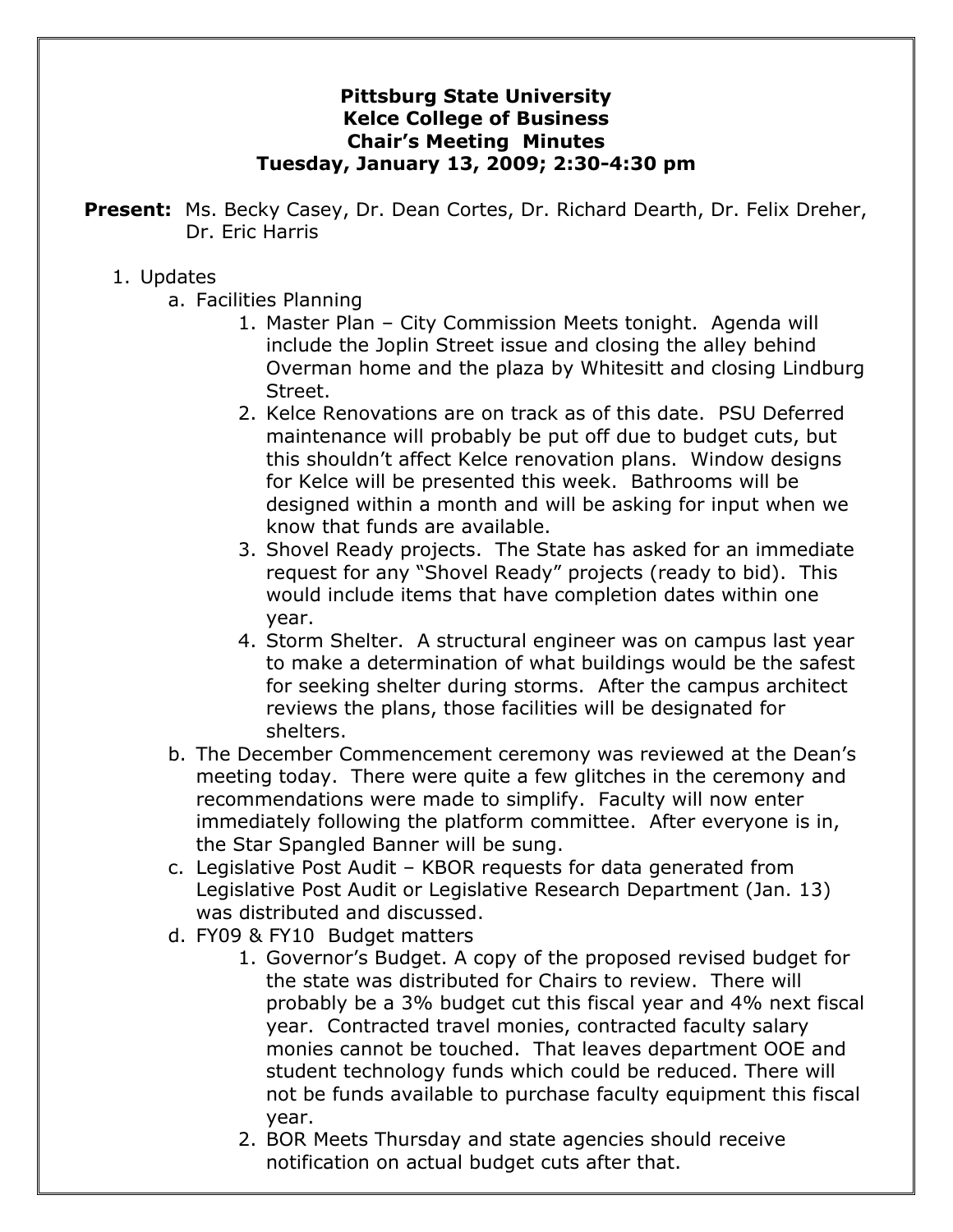## 2. Departmental Concerns

- a. MGMKT Dr. Box received a Master Professor Award
- b. CSIS Barbara Clutter has returned to work part-time this week.
- c. Acctg will be ordering a display board from Crestline and can get a discount if more than 3 are ordered if any departments are interested in ordering. Department would like to distribute lanyards, etc. at recruiting events and will be ordering those soon. Any department interested in ordering with them should let Ms. Casey know. Dr. Heath received a \$15,000 grant from the IIAA
- d. Econ discussed meritorious status for faculty
- e. There was discussion on tenure guidelines, specifically in the area of publications.
- 3. Discussion items
	- a. SPEAK test policy still exists according to Dr. Snyder. If student hasn't taken the TOEFL before entering graduate school, the student will be required to take the TOEFL until the SPEAK test is straightened out.
	- b. Weather cancellation. There are several issues on weather cancellations for classes. Some faculty will call off class several days ahead of time if there is a poor weather forecast. This is considered abusing the policy. There is now a banner system to be run on the PSU web-site in the event of poor weather. If there is anticipation of class closings due to bad weather there will be a banner going across the PSU home page and will refer individuals to the class cancellation listing. If faculty are sick, they are to use the class cancellation notification system in ANGEL only, not the inclement weather cancellation. If there is another reason for cancelling class (i.e. bomb scare), PSU will soon have the capacity to e-mail all individuals affected in that particular building. Text messaging will still occur as a system of notification.
	- c. Departmental request to receive override on production cost of coursepacks. One particular instructor has asked to have his department receive royalties from Barnes & Noble for selling his materials. This is not allowed.
	- d. Enrollment Day and advisement assistance by departments
	- e. Angel grade book. Student Leadership Council is pushing for all faculty to utilize the Angel Grade Book. Dr. Dearth encouraged Chairs to encourage their faculty to attend any training sessions on Angel which are offered.
	- f. Tegrity / Lecture Capture. Dr. Fogliasso and Ms. Wachter will be participating in the trial run during the spring semester for the College of Business.
	- g. Background Checks. There was a problem that came up with the very first back ground check that was conducted on campus. It turned out to be minor, but has generated a lot of discussion.
	- h. Faculty Start Date. Faculty are required and encouraged to be in attendance on the start date of their faculty contract. Discussion